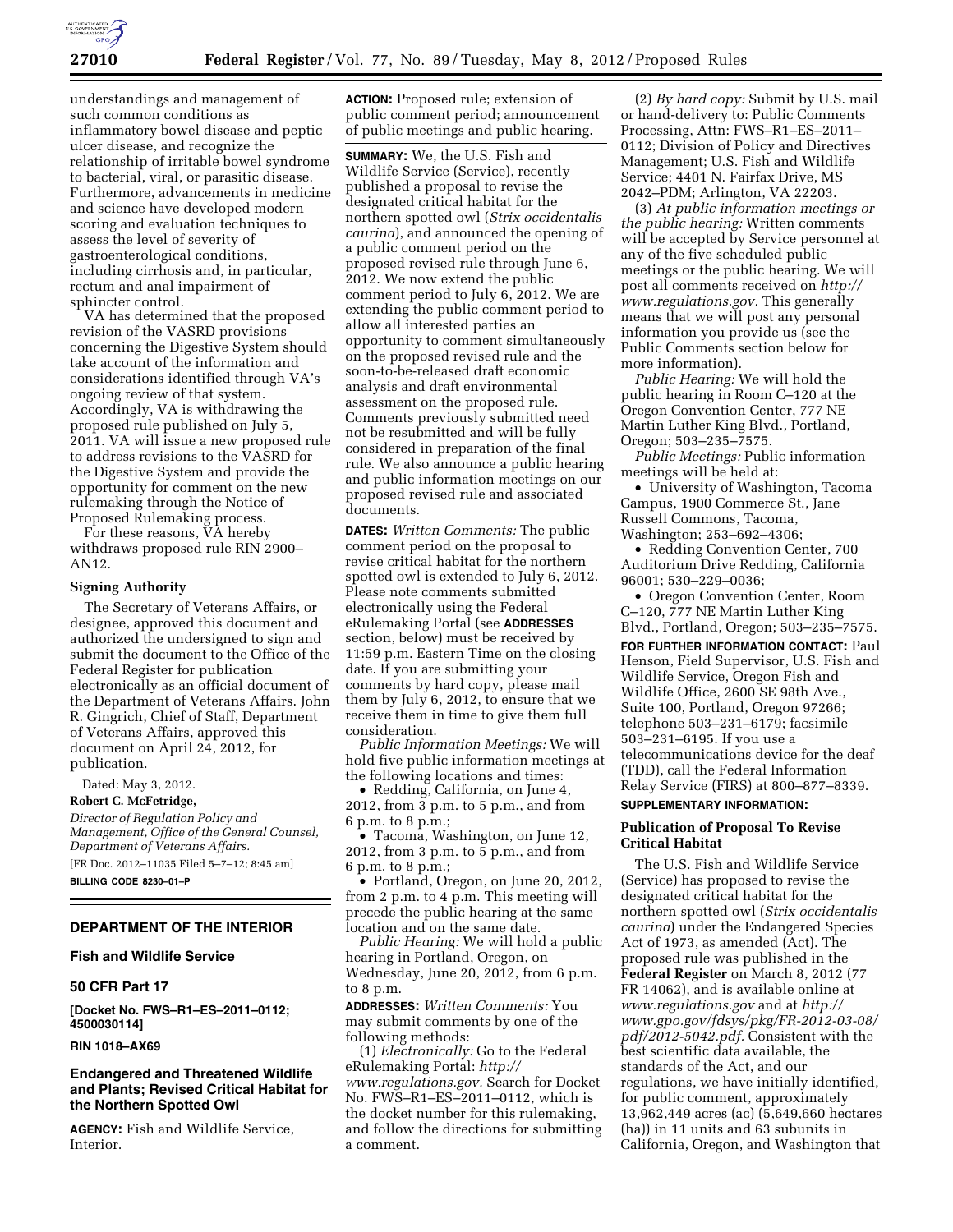meet the definition of critical habitat. In addition, the Act provides the Secretary with the discretion to exclude certain areas from the final designation after taking into consideration economic impacts, impacts on national security, and any other relevant impacts of specifying any particular area as critical habitat. We have identified, and are considering, a number of specific alternatives in this proposed rulemaking based on potential exclusions from the final rule. First, of the total area identified, we propose to exclude from the final designation approximately 2,631,736 ac (1,065,026 ha) of National Park lands, Federal Wilderness Areas, and other Congressionally reserved natural areas, as well as 164,776 ac (66,682 ha) of State Park lands. Second, we propose to exclude from a final designation approximately 936,816 ac (379,116 ha) of State and private lands that have a Habitat Conservation Plan, Safe Harbor Agreement, conservation easement, or similar conservation protection. And third, we are considering exclusion of an additional 838,344 ac (339,266 ha) of other non-Federal lands from the final designation.

These specific alternatives will be considered on an individual basis or in any combination thereof. In addition, the final designation may not be limited to these alternatives, but may also consider other exclusions as a result of continuing analysis of relevant considerations (scientific, economic, and other relevant factors, as required by the Act) and the public comment process. In particular, we solicit comments from the public on the physical and biological features currently identified in this proposal as being essential for the conservation of the species, whether all of the areas identified meet the definition of critical habitat, whether other areas would meet that definition, whether to make the specific exclusions we have proposed, and whether there are other areas that are appropriate for exclusion.

### **Forthcoming Publication of the Draft Economic Analysis and Draft Environmental Assessment**

We are preparing an economic analysis to assess the economic impacts of the proposed critical habitat and related factors, as required in section 4(b)(2) of the Act. In addition, we are preparing, at our discretion, an environmental assessment under the National Environmental Policy Act (NEPA), 42 U.S.C. 4321 *et seq.* We anticipate announcing the availability of both of these documents in the **Federal Register** and on our Web site (*[http://](http://www.fws.gov/oregonfwo/) [www.fws.gov/oregonfwo/](http://www.fws.gov/oregonfwo/)*—click on the

link ''Spotted Owl Main Information Site'') on or about May 24, 2012. At that time we will seek public review and comment. Copies of the draft economic analysis and draft environmental assessment will be available for downloading from our Web site (*<http://www.fws.gov/oregonfwo/>*—click on the link ''Spotted Owl Main Information Site'') or by contacting the Oregon Fish and Wildlife Office directly (see **FOR FURTHER INFORMATION CONTACT** section). In addition, the draft economic analysis and draft environmental assessment will be available for downloading from the Internet at *[http://](http://www.regulations.gov)  [www.regulations.gov](http://www.regulations.gov)* (see **ADDRESSES,**  above). During the development of a final designation, we will consider economic and other relevant impacts, public comments, and other new information, as well as areas that may be excluded from the final critical habitat designation under section 4(b)(2) of the Act and our implementing regulations at 50 CFR 424.19.

### **Public Comment**

We intend that any final action resulting from this proposed revised rule will be based on the best scientific and commercial data available and be as accurate and as effective as possible. Therefore, we request comments or information from other concerned government agencies, the scientific community, industry, or any other interested party concerning this proposed rule. We particularly seek comments concerning:

(1) Specific information regarding:

(a) The amount and distribution of northern spotted owl habitat;

(b) What areas were occupied at the time of listing and contain features essential to the conservation of the species such that they should be included in the designation and why;

(c) Whether these essential features may require special management considerations or protection and what special management considerations or protection may be needed in critical habitat areas we are proposing;

(d) What areas not occupied at the time of listing are essential for the conservation of the species and why;

(e) Whether we have identified any areas occupied at the time of listing, but that do not contain features essential to the conservation of the species, and that therefore should not be included in the designation; and

(f) Whether we have identified any areas that may not have been occupied at the time of listing and that are not essential to the conservation of the species, such that they should not be included in the designation.

(2) Land-use designations and current or planned activities in the subject areas and their possible impacts on proposed critical habitat.

(3) Our proposed approach to effects determinations for the purposes of conducting consultation under section 7(a)(2) of the Act, in particular the application of a 500-ac (200-ha) scale as a screen for a determination of not likely to adversely affect, as described in the section ''Determinations of Adverse Effects and Application of the 'Adverse Modification' Standard.''

(4) Assistance in the identification of any private lands that are not expressly identified as intended for inclusion within critical habitat and that may have inadvertently been included within the designation, due to mapping and modeling limitations, as described in the section ''Proposed Revised Critical Habitat Designation.''

(5) Information on the potential impacts of climate change on the northern spotted owl and proposed critical habitat, and whether special management needs or protections may be needed to address this issue in the critical habitat areas we are proposing.

(6) Any probable economic, national security, or other relevant impacts of designating any area as critical habitat, and in particular, any impacts on small entities, and the benefits of including or excluding areas that exhibit these impacts. We particularly request information and comments on what activities may occur and the effects to those activities in the proposed revised critical habitat areas. Such information could include:

(a) The extent of possible activities, including temporal and spatial scale, relative to the critical habitat area within which they occur.

(b) The impact of possible activities on the habitat's likelihood of serving its intended conservation function or purpose.

(c) The consistency of possible activities with the intent of the Revised Recovery Plan for the Northern Spotted Owl or other landscape-level conservation plans.

(7) Whether the benefits of excluding the private and State lands with active conservation agreements (HCPs, SHAs, and other formal agreements) and Congressionally reserved natural areas (e.g., wilderness areas, national scenic areas, national parks) that are proposed for exclusion outweigh the benefits of including them in critical habitat.

(8) Whether the benefits of excluding any other particular area from critical habitat outweigh the benefits of including that area in critical habitat under section 4(b)(2) of the Act, after